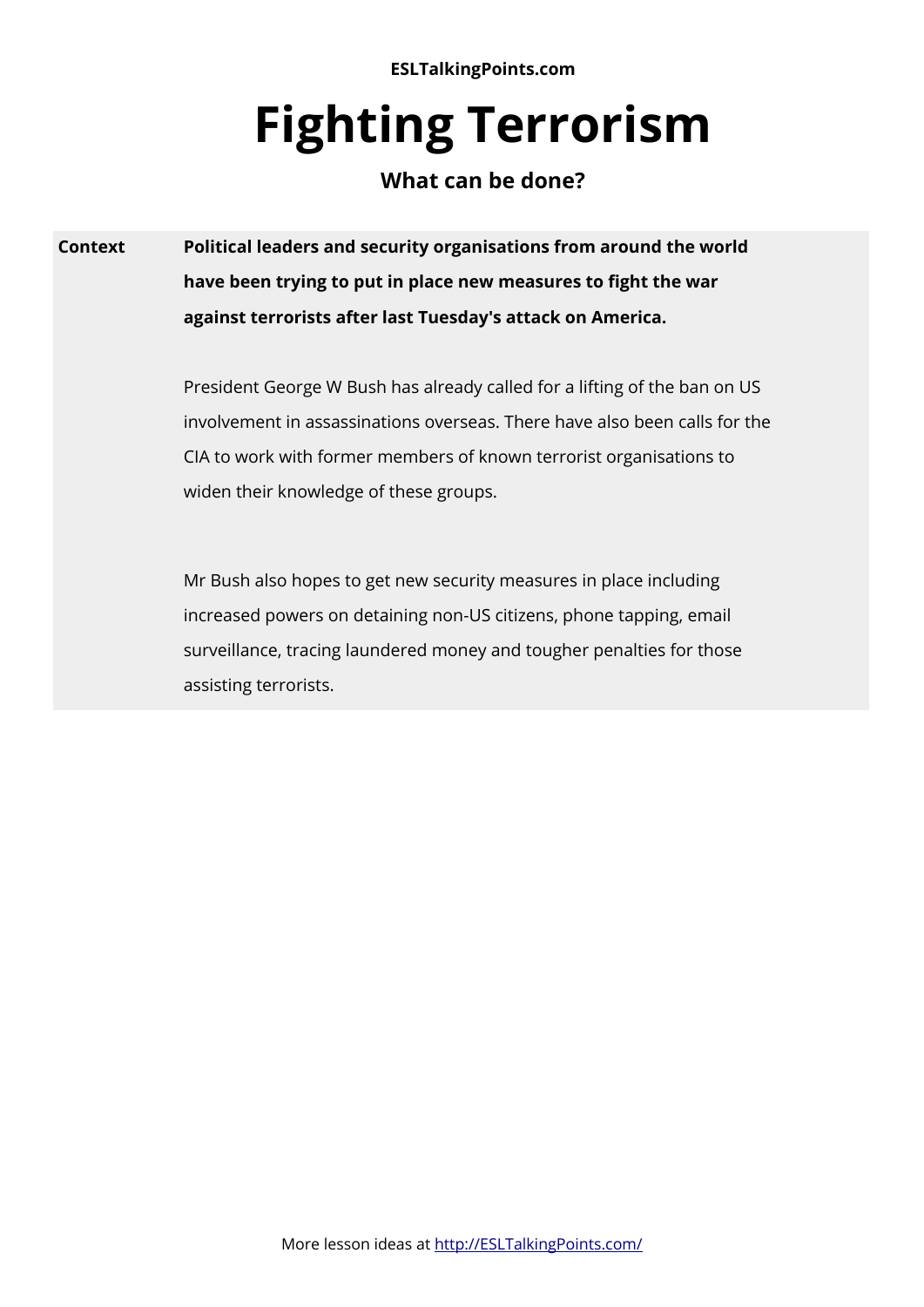We must not fght terrorism with terror. We have to look very hard the reasons behind such attacks - that does not mean they are justifed but we have to accept that nobody chooses terror as a career. I believe desperation, the feel of hopelessness and the absence of a peaceful alternative for redress against a much more powerful opponent drive people to take such drastic action.

I therefore think it is about time the UN became more democratic. The way to do that is to do away with the right of veto enjoyed by the five permanent members of the Security Council. Surely nobody can make a case for the current system as being a fair and democratic one. Yes let's attack terrorists wherever they are, but let us give them an alternative - a peaceful one.

# *Sherif El-Alfy, UK*

Governments all around the world should put aside their political ambition and their own private agenda to fully (and I mean fully) address the ongoing highly sensitive problems of society. If these problems are not addressed, we can fear that extremists will take the law in their own hands thus giving birth to political violence or in other words, terrorism. Groups or individuals that support race-hate, anti-government policy, etc, must be looked upon as a potential problem that we should not just swept under the carpet until it becomes too late.

- - - - - - - - - - - - - - - - - - - - - - - - - - - - - - - - - - - - - - -

Action must be taken - not just against Osama Bin Laden but any groups that can have the potential to damage society with their beliefs. Remember we are not fghting against the Islamic faith or a culture of people, we are fghting for the right to live freely and in peace. This is nothing new, and it is time that governments unite to ensure the preservation of humanity.

# *Norman, Australia*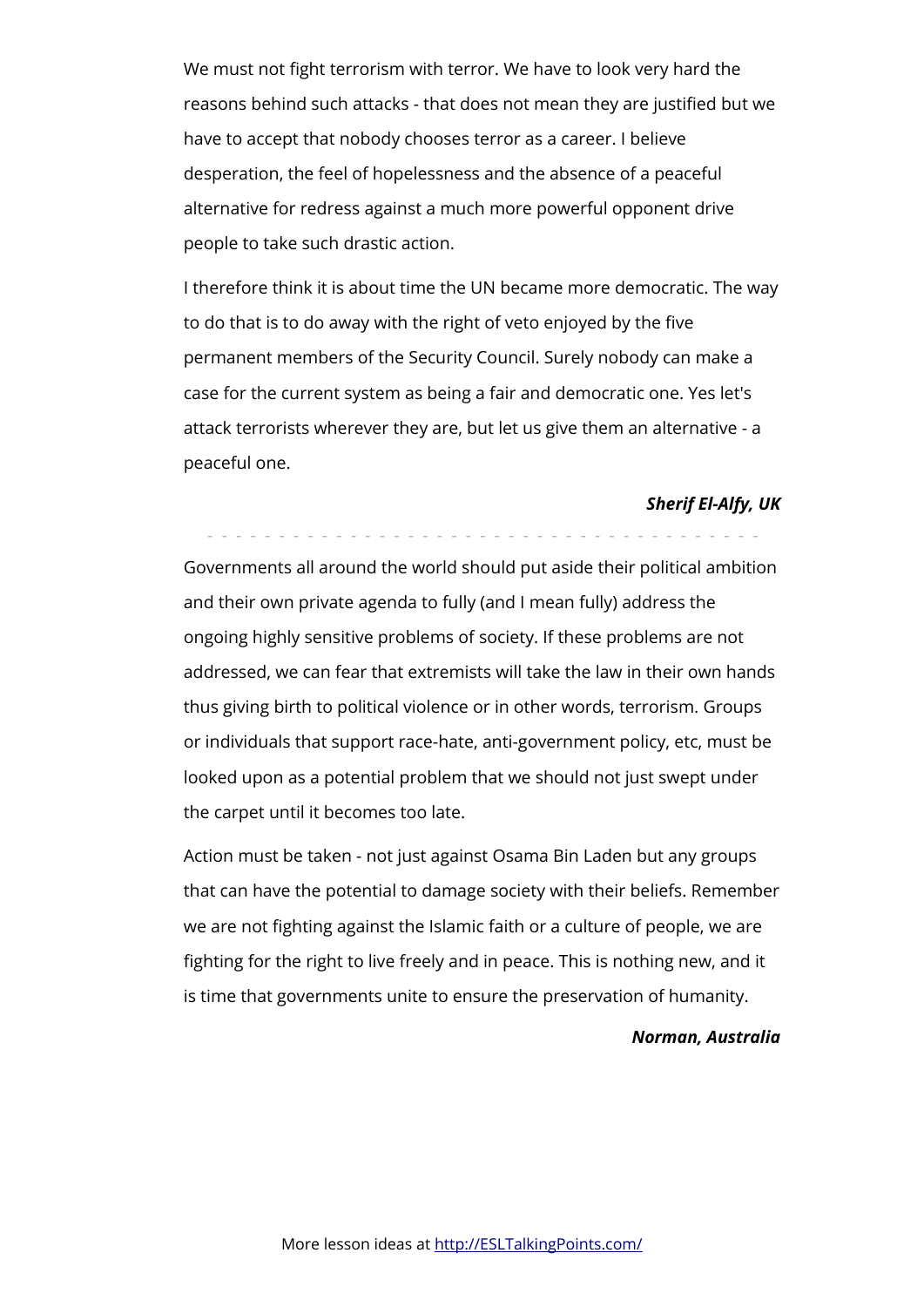To suggest that the US simple fold its hands and let these people get away with this, and hope that they go away is not realistic and isn't going to happen. They must be tracked down and eliminated permanently. There really isn't any other way to restore security to the rest of the world.

#### *Jim Hubbell, Texas, USA*

- - - - - - - - - - - - - - - - - - - - - - - - - - - - - - - - - - - - - - -

All religions preach tolerance and peace - turn the other cheek. I do not think that these philosophies preach cowardice but more a way to defuse the hate and prejudice we face daily. It takes a lot of courage not to hit back, especially when you know you have the means to do so. Somewhere, somehow, someone must say "Enough of reprisals - it ends here and it starts with me". Then the wounds can start to heal and trust restored. I know this is an idealistic scenario and may never materialise, knowing the dark side of human nature. But like many others who hope for peace, I pray that humankind will someday come to realise this and hope that it won't be too little, too late.

#### *Felix Tan, Singapore*

- - - - - - - - - - - - - - - - - - - - - - - - - - - - - - - - - - - - - - - The terrible events of last week have produced world-wide sympathy for all those who have lost family, friends, colleagues and loved ones. Ironically it presents the US with a unique opportunity. Rather than react in the predictable - though understandable way - of mounting a US-led military campaign against the perceived enemy, it can call upon the world at large to bring them to justice. It is time to give the United Nations the authority to deal with this through the international justice system. It could be the beginning of genuine world peace which in the end is the only way to defeat terrorism.

#### *Philip S. Hall, England, UK*

Get away from our thirst for oil so we would not have to get involved with non-democratic states

- - - - - - - - - - - - - - - - - - - - - - - - - - - - - - - - - - - - - - -

#### *D. Cocker, England*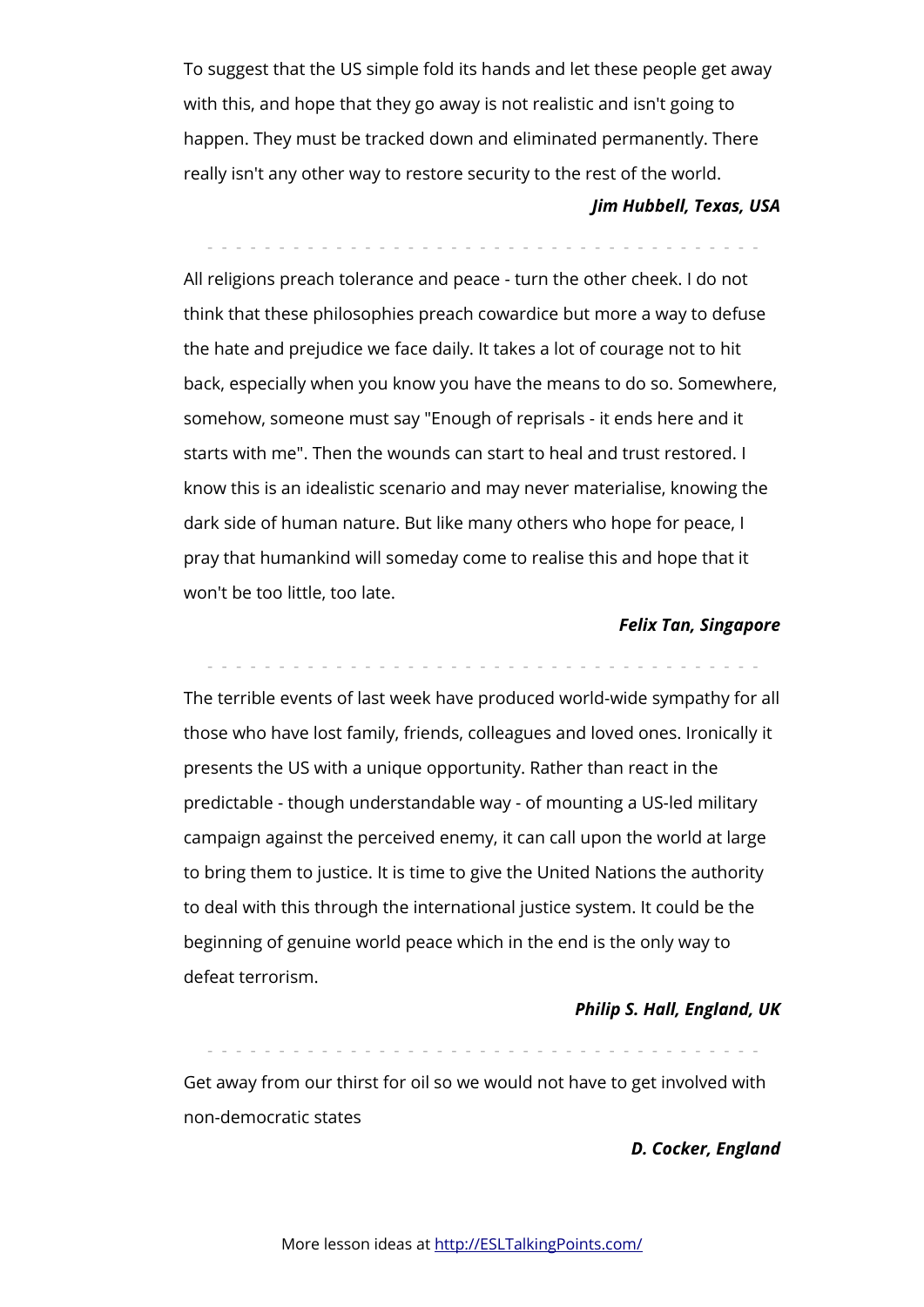Destroying terrorist networks will accomplish nothing unless it is supported by addressing the cause of Arab/ Islamic anger, most specifically the US' shameful "green light" to Israeli aggression on Palestinians. Purely destroying the existing terrorist networks will be as efective as taking an aspirin for cancer.

# *Anthony C, Australia*

Terrorism may be a growth industry, but like every other industry it costs money to run properly. I think that some of the measures to freeze terrorist assets, announced today by the Chancellor, Gordon Brown, might be a first step down the right road.

- - - - - - - - - - - - - - - - - - - - - - - - - - - - - - - - - - - - - - -

# *Henry Case, UK*

- - - - - - - - - - - - - - - - - - - - - - - - - - - - - - - - - - - - - - -

Would I accept greater surveillance measures in order to combat terror attacks? Along with every other sane person who has seen what's happened in New York, my answer is an unhesitating yes! Furthermore, it's no longer enough to leave anti-terrorist measures and intelligence gathering to the agencies confgured to deal with the problem. Every citizen of every country needs to become the eyes and ears of the intelligence agencies. It is, after all our lives, and those of our families that are at risk.

# *Chris, England*

- - - - - - - - - - - - - - - - - - - - - - - - - - - - - - - - - - - - - - - Regarding hand luggage, maybe a standard clear plastic bag with few pockets would make it easier for staff to check?

# *Pete Wilson, UK*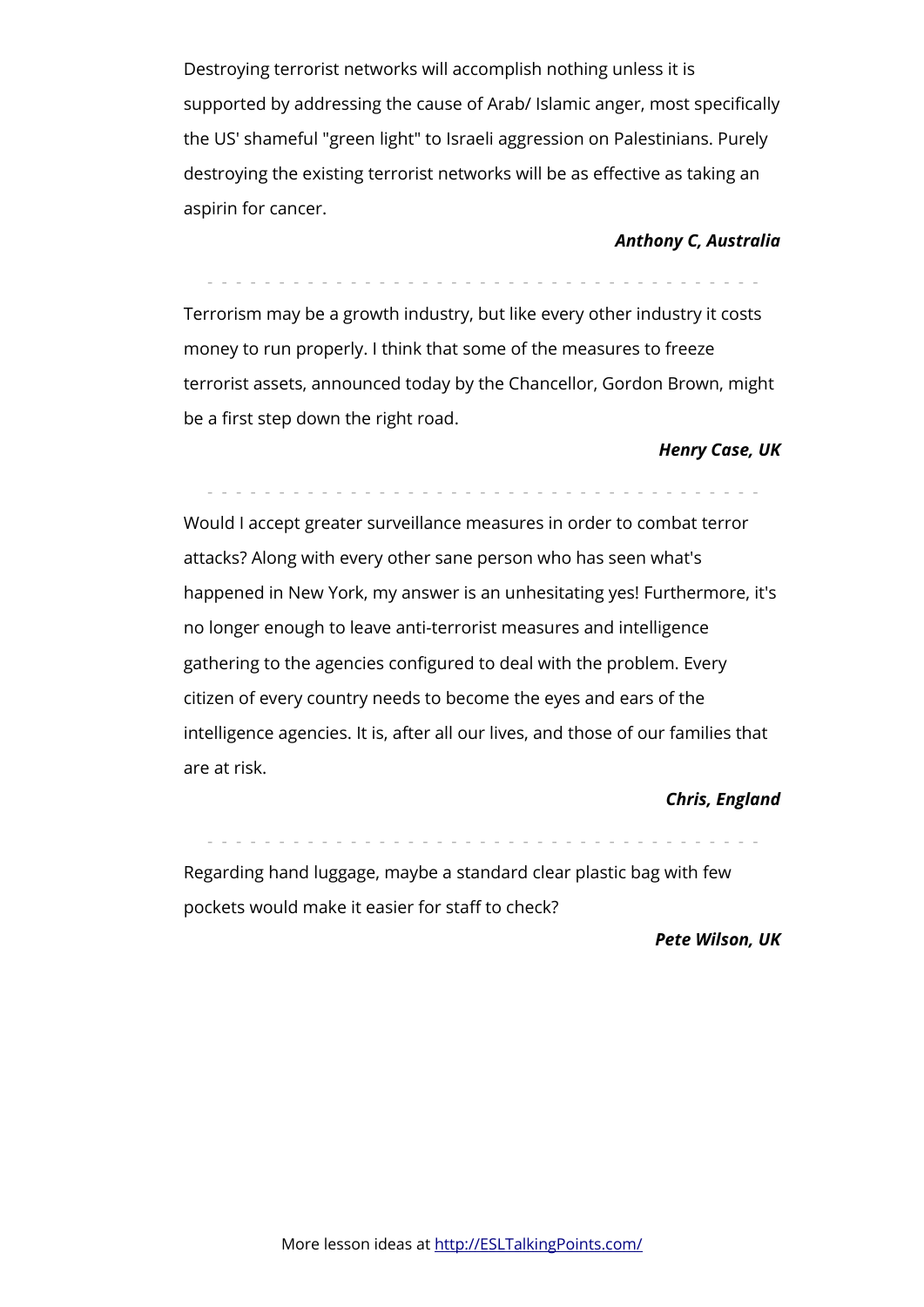At times of such great tragedy, when natural feelings and emotions run high, it is difficult to interject cool logic into any discussion. Such pragmatic arguments are generally considered "unseemly" or "inappropriate" whilst the tragedy itself remains fresh in people's minds. Nevertheless, the ensuing economic catastrophe following the attack on New York, further enforced by the doom and gloom prophesies of the media, has brought results far greater than whatever were the original aims of the terrorists who carried out this atrocity.

To accept this situation is to accept defeat at the hands of those who wish to harm us. We should all refuse to have our lives so disrupted and so changed. To do this we must adopt the "business as usual" slogan of the London 'Blitz': continue to travel and continue to spend, revitalising the economy and demonstrating that that the peoples of the democracies will not be cowed by acts of terrorism.

#### *John Gant, UK*

- - - - - - - - - - - - - - - - - - - - - - - - - - - - - - - - - - - - - - -

The lifting of sanctions and the cancelling of third world debt, will do more to halt terrorism than all the bombs in the world.

#### *Luke Rothwell, UK*

- - - - - - - - - - - - - - - - - - - - - - - - - - - - - - - - - - - - - - -

Many of the terrorists involved in previous incidents and indeed this latest atrocity have all the necessary papers or are citizens of the countries they attack. Terrorists are distinguished by their actions not by their nationality. Unfortunately by the time they act it is all too late.

#### *David Needham, UK*

- - - - - - - - - - - - - - - - - - - - - - - - - - - - - - - - - - - - - - -

First at all, rename the terrorist as guerrilla or as a fighter for human rights, then start negotiation and political dialogue about their demands. If you have a problem about it call for envoys from Macedonia, they will help you to endure all this easier. We are all with you.

#### *S.T., Macedonia*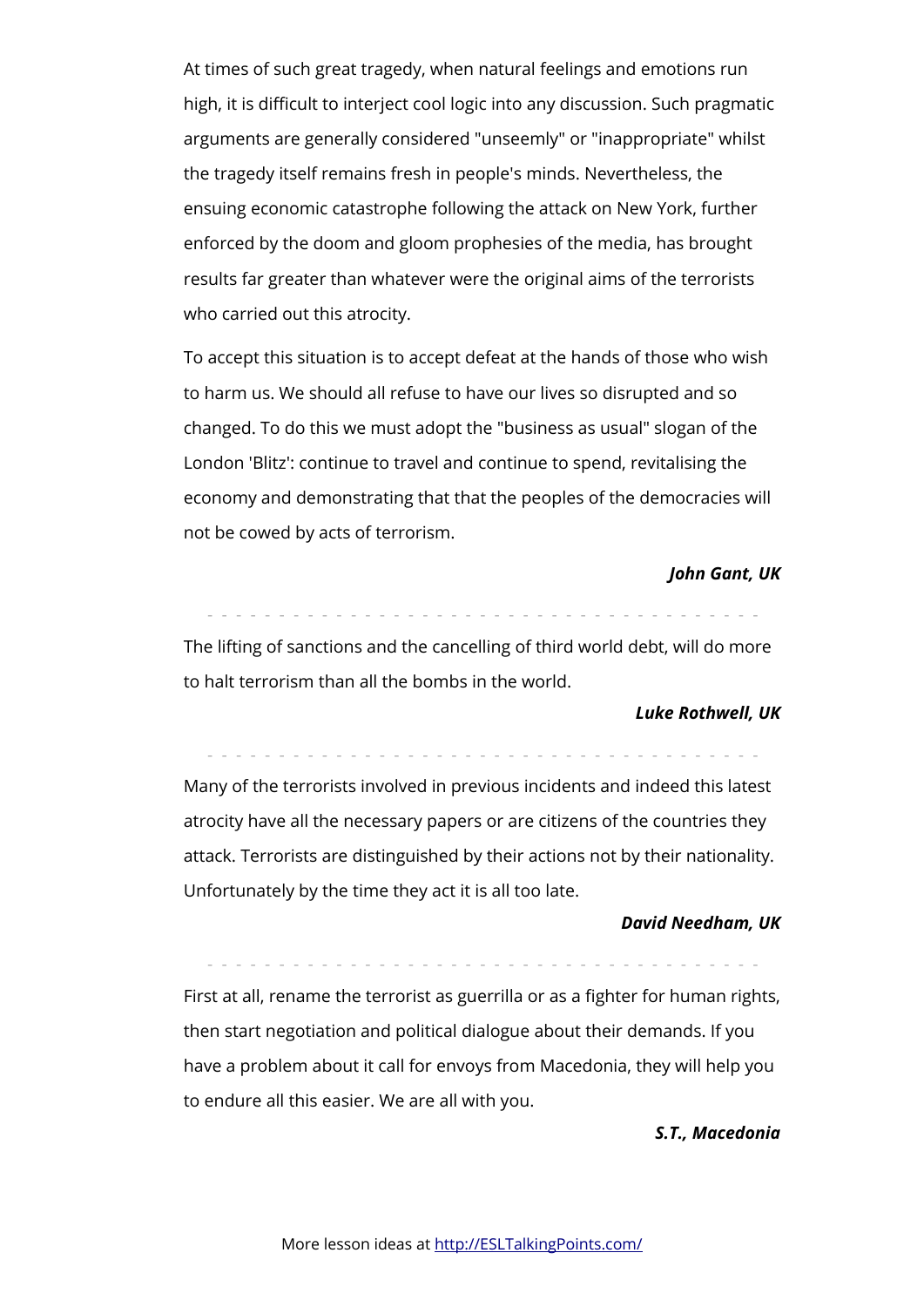It would be a mistake to identify Osama bin Laden as the principal or the only source of threat to the international community. The principal threat is the new kind of international terrorism as advocated by the so-called jehadis from Pakistan and Afghanistan. India has been facing this crisis for the past 20 years. More than 40,000 lives have been lost till date, most of them being civilians. But surprising is the fact that the US had been ignoring India's plea to recognize this terrorism and now when they themselves have been afflicted with it, suddenly they want to bomb Afghanistan.

### *Aloke Bajpai, India / France*

- - - - - - - - - - - - - - - - - - - - - - - - - - - - - - - - - - - - - - - One solution could stop it. This solution will stop refugees coming to UK and will stop what happens to the state. The solution is to remove all leaders from the Middle East as these people haven't been elected by democratic means but by imposing themselves as their leader. Let the citizens of the Middle East elect their leader and we will see. What the UN has done to East Timor should be applied to the all Middle East, North Africa and Africa.

#### *Badreddine, UK*

- - - - - - - - - - - - - - - - - - - - - - - - - - - - - - - - - - - - - - -

Suicide terrorism predates the existence of the State of Israel, is not caused by Israeli policy and will not be solved by decreasing American ties to Israel. While poverty can contribute to terrorism, it is totally simplistic to view these acts only as a response to poverty and/or suppression. Many poor societies do not produce suicide terrorists. Furthermore, the terrorist hijackers appear to have been middle- class, highly educated, with "something to lose." Several of them were married with children.

# *Eve, Israel*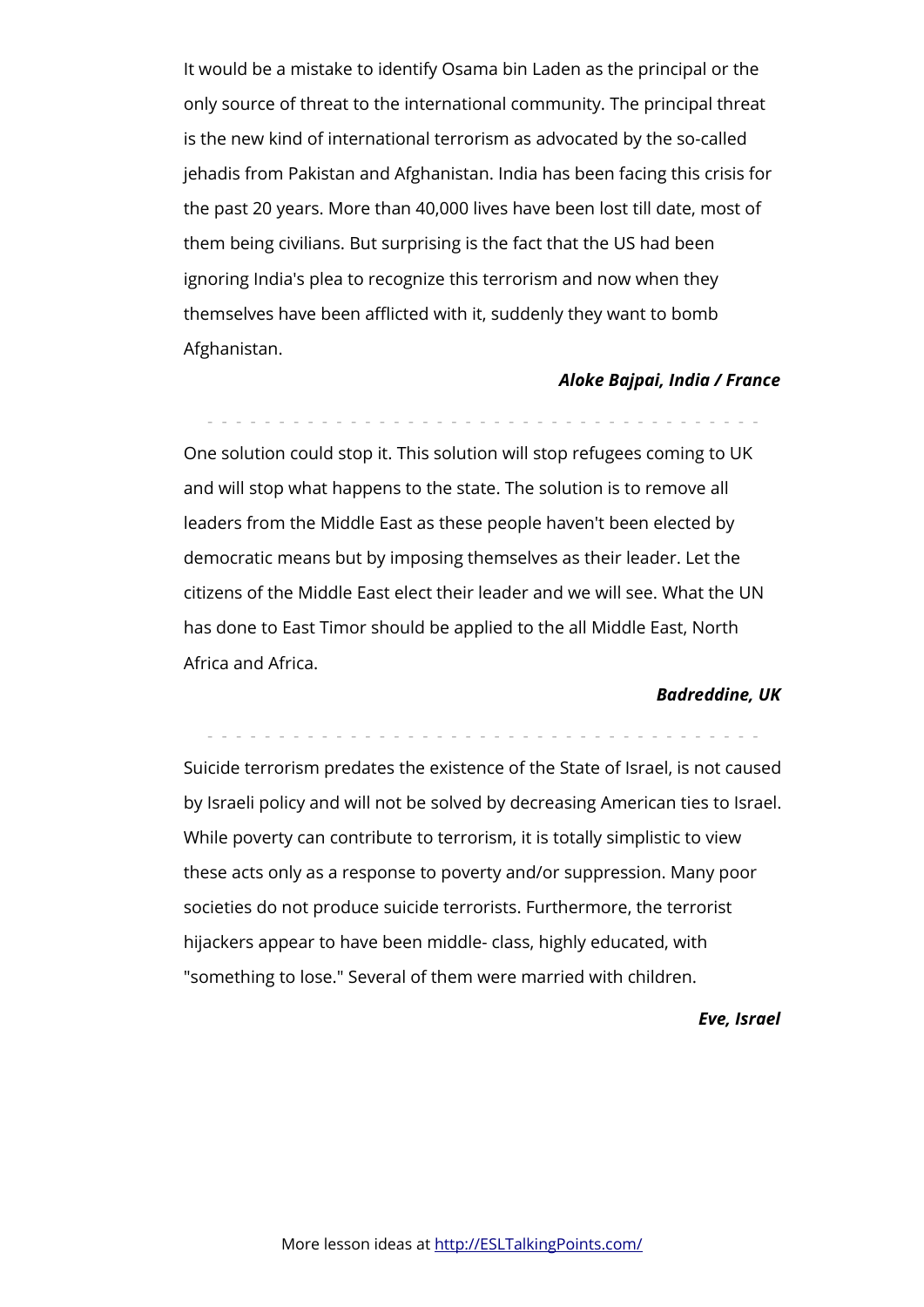The most chilling aspect of last Tuesday's atrocity has been the reaction of some bystanders in the West. Until now, I had never suspected the depth of the moral corrosion that has eaten into the heart of anti-American prejudice and the degree to which it has corrupted "liberal" opinion. The warped moral relativism which has led some to attempt to rationalise, even excuse such a monstrous act of evil is not only sickening, but frightening. Tell me, how can such people seemingly find it easier to sympathise with terrorists and dictators than with the families of the innocent office workers who fung themselves to their deaths from the burning World Trade Centre?

#### *Henry Case, UK*

- - - - - - - - - - - - - - - - - - - - - - - - - - - - - - - - - - - - - - -

I would like to send my love and sympathy to the people of the USA and I deplore the terrorism which caused so much suffering and loss of life. My hope is that their leaders will realise that spending trillions of dollars on national missile defence could never have prevented what has happened. The only way to remove the fear of further atrocities is to turn one's enemies into one's friends.

Bombing and retaliation can never do that.

#### *Dr Jenny Gibson, UK*

- - - - - - - - - - - - - - - - - - - - - - - - - - - - - - - - - - - - - - -

The obvious answer is to find him and detain him. The 'spy satellites' are being deployed but it seems to me that this is a somewhat fawed idea. Not only will he be 'lying low', but he can take steps to disguise himself and his environment. However the most signifcant problem is that the world's press are relaying all of the plans (ostensibly), and he must therefore be aware of exactly what is going on, without resorting to his own intelligence systems.

#### *Alan Challoner, Wales, UK*

- - - - - - - - - - - - - - - - - - - - - - - - - - - - - - - - - - - - - - -

I would say to United States of America that they should make their policies sincere with the Middle East countries so that these countries will help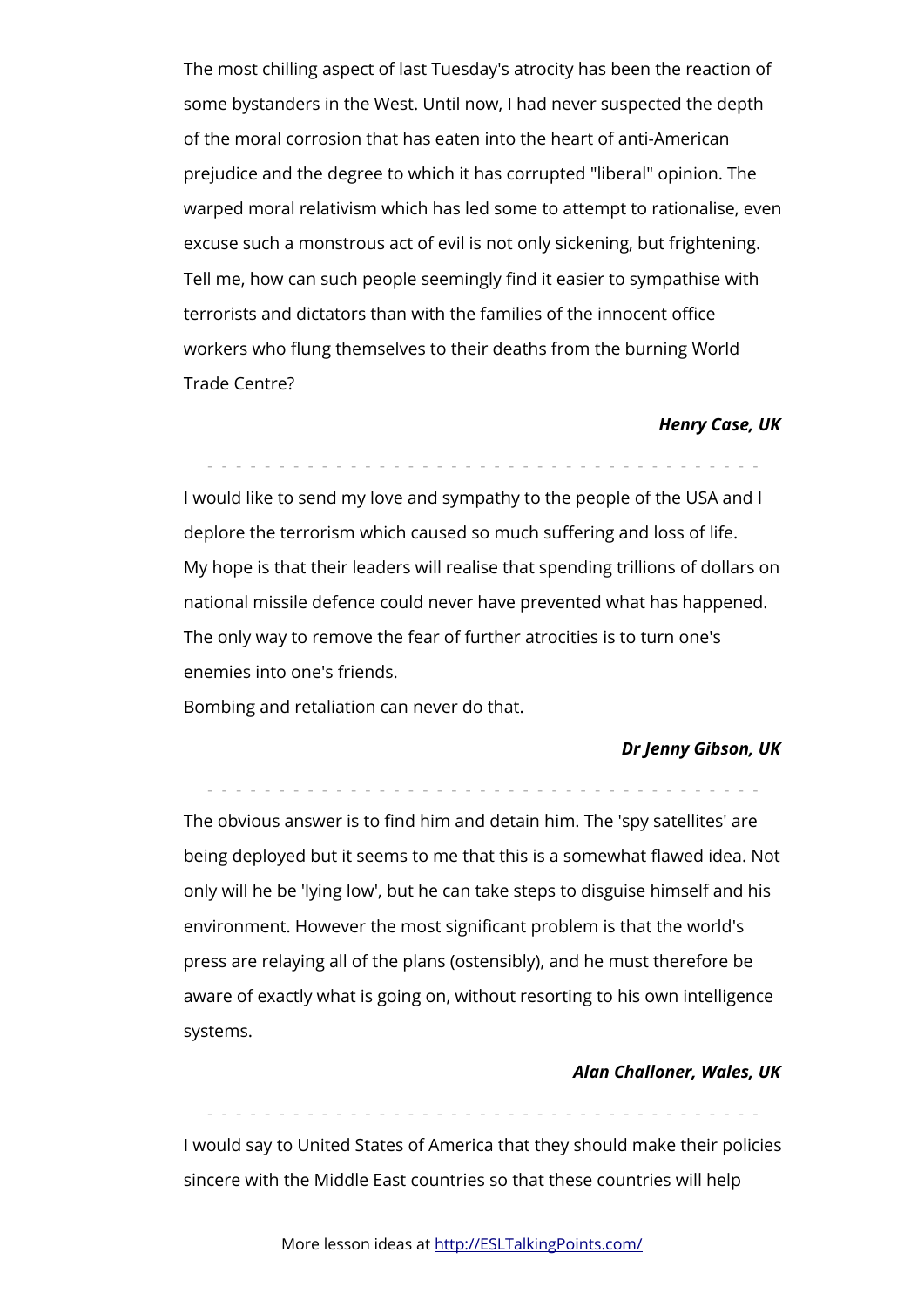them in gaining control of global terrorism. Otherwise it will not be fruitful for them if they only take Britain and other western countries into their confidence.

- - - - - - - - - - - - - - - - - - - - - - - - - - - - - - - - - - - - - - -

### *Prince Irshad, India*

It's natural for Americans to want retribution. If any other country was attacked at this massive scale, they would have reacted the same. I am not so concerned about what happens right now. However, it's time we, the developed countries, realized that we cannot ignore this problem anymore. As someone here said, we have a lot to lose and most of the terrorist countries have nothing to lose. Unless developed countries take upon themselves to bring about democracy and education in those places, we will forever be vulnerable to such attacks.

We must try to understand that certain people are ready to die essentially because they have nothing to look for in life, no hope, only religious leaders who want control in the name of religion. It's not a single attack by the White House that will win the war, but a long, sustained and fully committed cooperative action by the democratic countries. I truly hope we can unite and bring terrorist countries out of utter hopelessness.

# *K, USA*

- - - - - - - - - - - - - - - - - - - - - - - - - - - - - - - - - - - - - - -

If the US government stopped blindly backing Israel, I think we'd see a dramatic drop in terrorism. Move an international force into Israel to make peace there once and for all. Otherwise Israeli acts will simply continue to generate suicide bombers.

Several people have also mentioned American funding of the IRA. It will be very interesting to see if this "war" against terrorism extends to South Boston, or if it will only be fought in the conveniently distant cities of the Mid-East.

#### *Marcus W, US ex-pat in Japan*